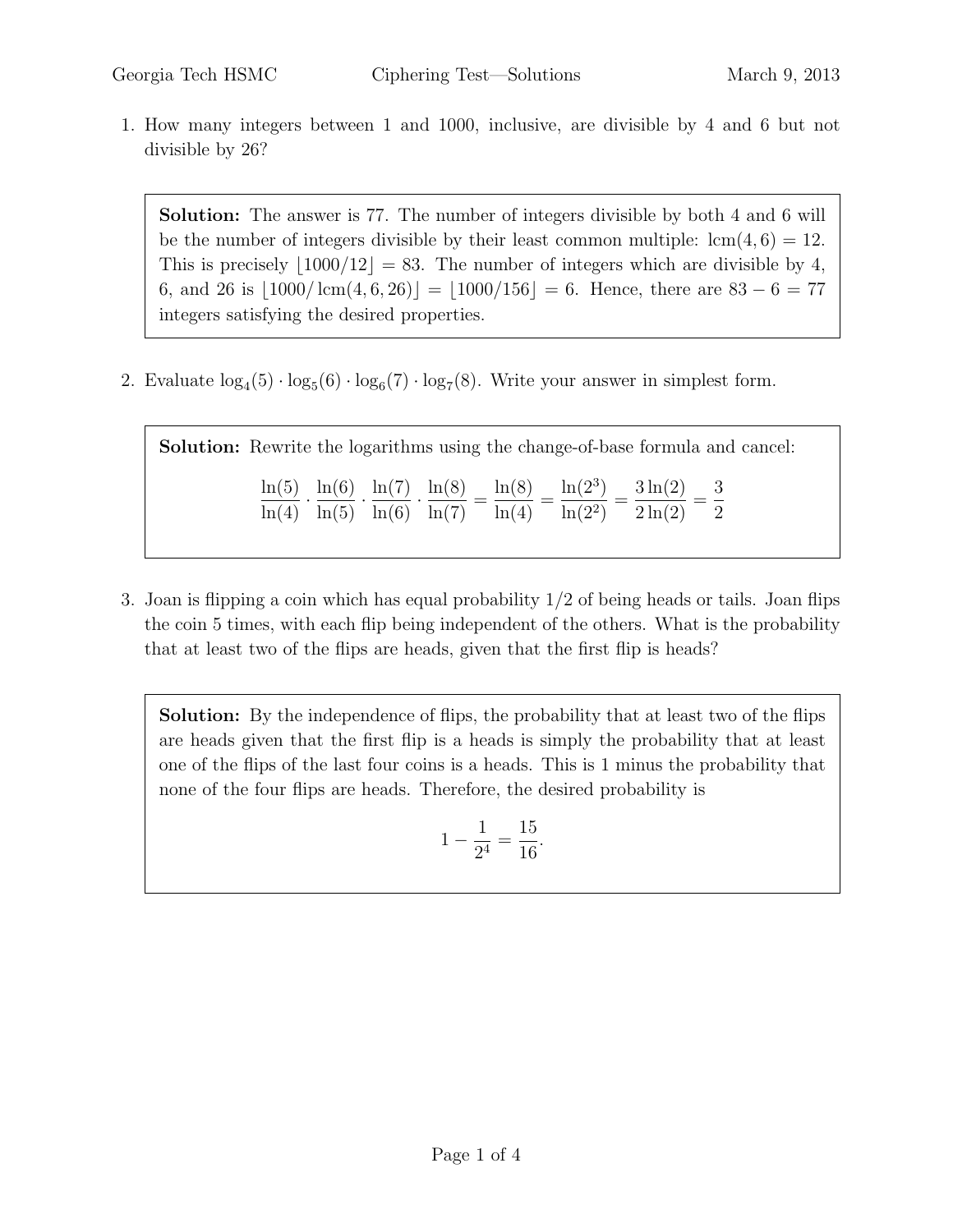4. Albert and Katie are painting a room. Katie paints half the room red. Albert paints half of the unpainted area blue. Katie paints half of the unpainted area red, and so on. If this process continues infinitely, what fraction of the room will be painted red?

**Solution:** The portions painted red occupy  $1/2$ ,  $1/8$ ,  $1/32$ , ...,  $1/2^{2k+1}$ , ... of the room, so the total portion painted red occupies

$$
\frac{1}{2} \sum_{k=0}^{\infty} \frac{1}{2^{2k}} = \frac{1}{2} \sum_{k=0}^{\infty} \frac{1}{4^k} = \frac{1}{2} \cdot \frac{1}{1 - 1/4} = \frac{2}{3}.
$$

5. Find the sum of the coefficients of the polynomial  $(-5+3x)^9$ .

Solution: Using the binomial theorem,

$$
(-5+3x)^9 = \sum_{k=0}^{9} {9 \choose k} (-5)^k 3^{9-k} x^{9-k}.
$$

The sum of the coefficients can be found by setting  $x = 1$ . But then we have

$$
(-5+3)^9 = (-2)^9 = -512.
$$

6. Find the real number  $x$  for which the following polynomial is minimized:

$$
(x-1)2 + (x-2)2 + (x-3)2 + \dots + (x-2012)2 + (x-2013)2.
$$

**Solution:** The minimum occurs at  $x = 2014/2 = 1007$ . We can rewrite the polynomial as the quadratic expression

$$
2013x^2 - 2(1 + 2 + 3 + \dots + 2012 + 2013) + (1^2 + 2^2 + 3^2 + \dots + 2012^2 + 2013^2).
$$

The x-coordinate for the vertex of the parabola  $y = ax^2 + bx + c$  is given by  $-b/2a$ . In this case,

$$
b = -2(1 + 2 + 3 + \dots + 2012 + 2013) = -2 \cdot \frac{2013 \cdot 2014}{2} = -2013 \cdot 2014,
$$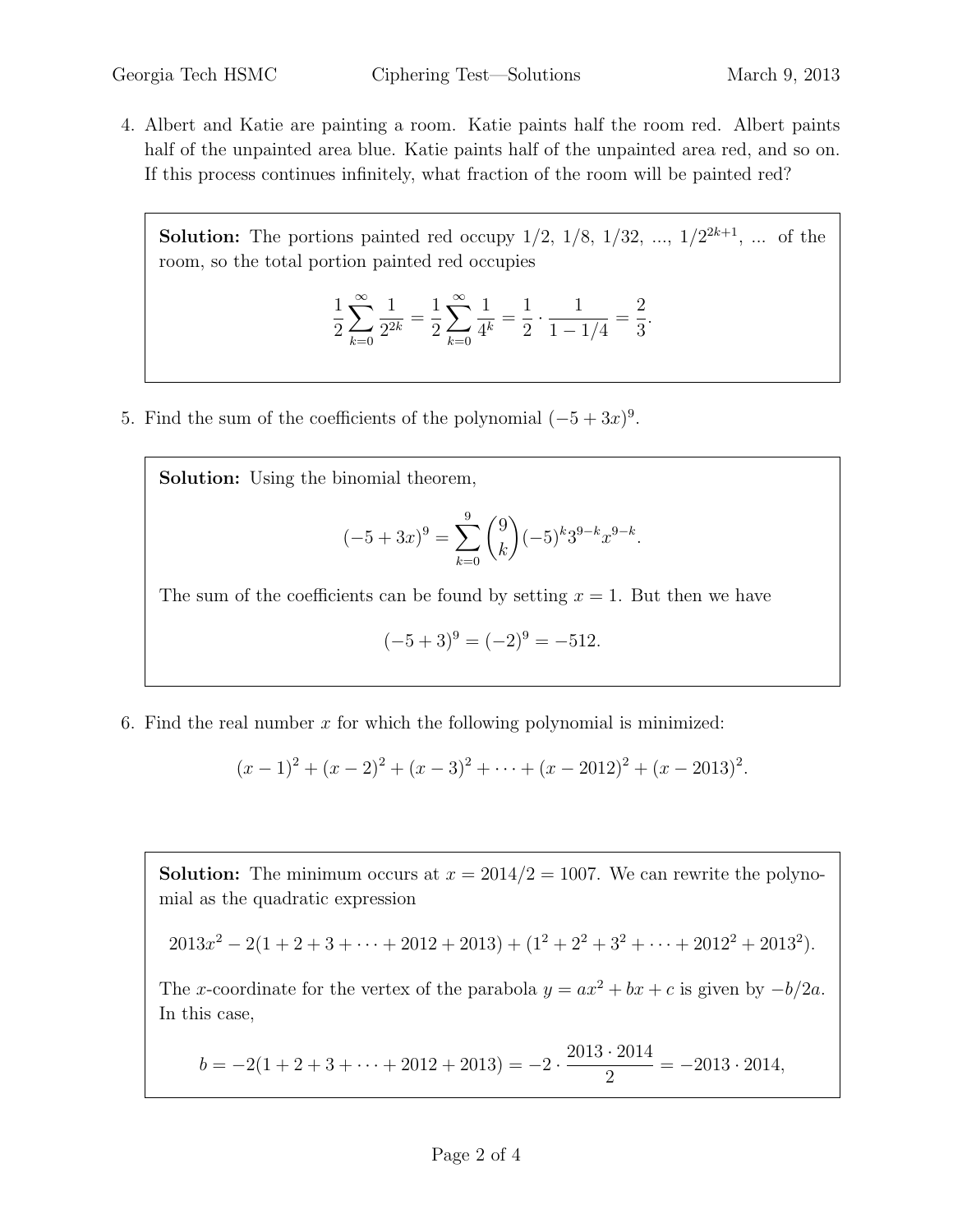so

$$
-\frac{b}{2a} = -\frac{-2013 \cdot 2014}{2 \cdot 2013} = \frac{2014}{2} = 1007.
$$

7. How many words can be made by arranging the six letters G, E, O, R, G, and E such that no two consecutive letters are the same?

Solution: We can count using inclusion exclusion. The number of arrangements with no restrictions is  $6!/2!2!$ . Subtract the number of arrangements containing GG which is  $5!/2!$  and the number of arrangements containing EE which is also  $5!/2!$ . The arrangements with both GG and EE were subtracted twice, so we must add them back, which is 4!. The result is

$$
\frac{6!}{2!2!} - \frac{5!}{2!} - \frac{5!}{2!} + 4! = 180 - 60 - 60 + 24 = 84.
$$

8. Find the smallest real number  $x > 1$  such that the decimal expansions of  $x^2$  and  $\frac{1}{x^2}$  are the same except for the position of the decimal point.

**Solution:**  $\sqrt[4]{10}$ . We know that  $10^k \cdot \frac{1}{x^2} = x^2$  for some integer value of k. This means that  $10^k = x^4$ , so  $x = 10^{k/4}$ . Taking  $k = 1$  gives the smallest real number satisfying the condition.

9. Evaluate <sup>1</sup>

$$
\frac{1}{3^2 - 1} + \frac{1}{5^2 - 1} + \frac{1}{7^2 - 1} + \dots + \frac{1}{2013^2 - 1}.
$$

Solution: For each term

$$
\frac{1}{a^2 - 1} = \frac{1}{(a - 1)(a + 1)} = \frac{1}{2} \frac{(a + 1) - (a - 1)}{(a - 1)(a + 1)} = \frac{1}{2} \left( \frac{1}{a - 1} - \frac{1}{a + 1} \right).
$$

The sum is then a telescoping series

$$
\frac{1}{2}\left(\frac{1}{2}-\frac{1}{4}\right)+\frac{1}{2}\left(\frac{1}{4}-\frac{1}{6}\right)+\cdots+\frac{1}{2}\left(\frac{1}{2012}-\frac{1}{2014}\right)=\frac{1}{2}\left(\frac{1}{2}-\frac{1}{2014}\right)=\frac{503}{2014}.
$$